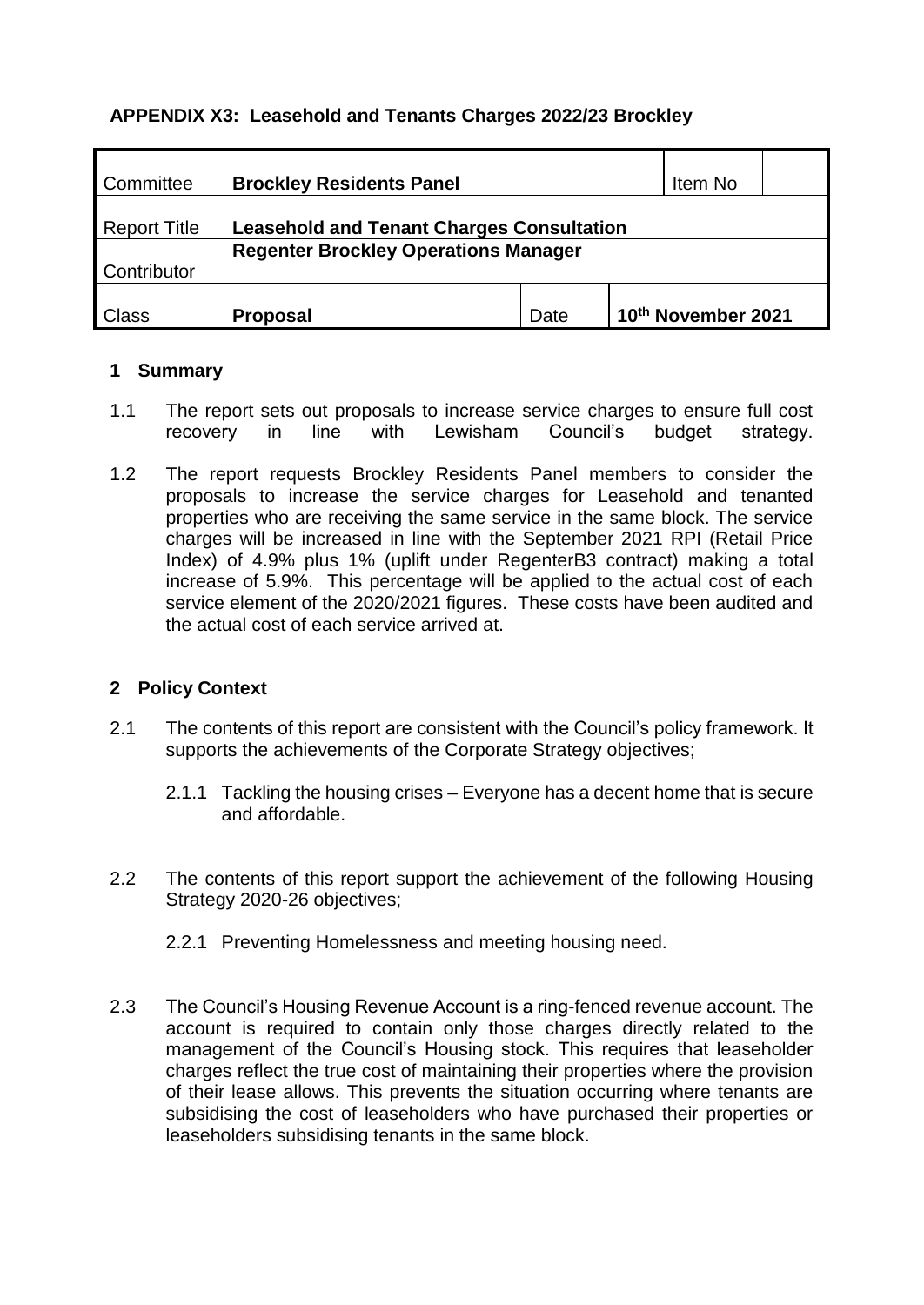### **3. Recommendations**

3.1 The Brockley Residents Panel is requested to consider and comment on the proposals contained in this report and the feedback will be presented to Mayor and Cabinet as part of the wider rent setting report.

# **4. Purpose**

- 4.1 The purpose of the report is to:
	- outline the proposals for increases in service charges in line with the contract arrangements for leaseholders and tenants to recover costs incurred for providing these services

## **5. Housing Revenue Account Charges**

- 5.1 There are several charges made to residents which are not covered through rents. These charges are principally:
	- Leasehold Service Charges
	- Tenant Service Charges
- 5.2 A service charge levy is applied to Tenants for caretaking, grounds maintenance, communal lighting, bulk waste collection and window cleaning. Tenants also pay a Tenants Fund Levy which is passed onto the Tenants Fund as a grant.
- 5.3 The key principles that should be considered when setting service charges are that:
	- The charge should be fair and be no more or less than the cost of providing the service
	- The charge can be easily explained
	- The charge represents value for money
	- The charging basis allocates costs fairly amongst those receiving the service
	- The charge to all residents living in a block will be the same
- 5.4 The principle of full cost recovery ensures that residents pay for services consumed and minimises any pressures in the Housing Revenue Account in providing these services. This is in line with the current budget strategy.

In the current economic environment, it must however be recognised that for some residents this may represent a significant financial strain. Those in receipt of housing benefit will receive housing benefit on increased service charges. Within Brockley PFI managed stock, there are approximately 384 tenants in receipt of Housing Benefits and 354 tenants in receipt of Universal Credit. Those not eligible to claim benefits are offered private consultation with income collection team and welfare advice officers to discuss any financial difficulties they may have. These facilities are also offered to all residents.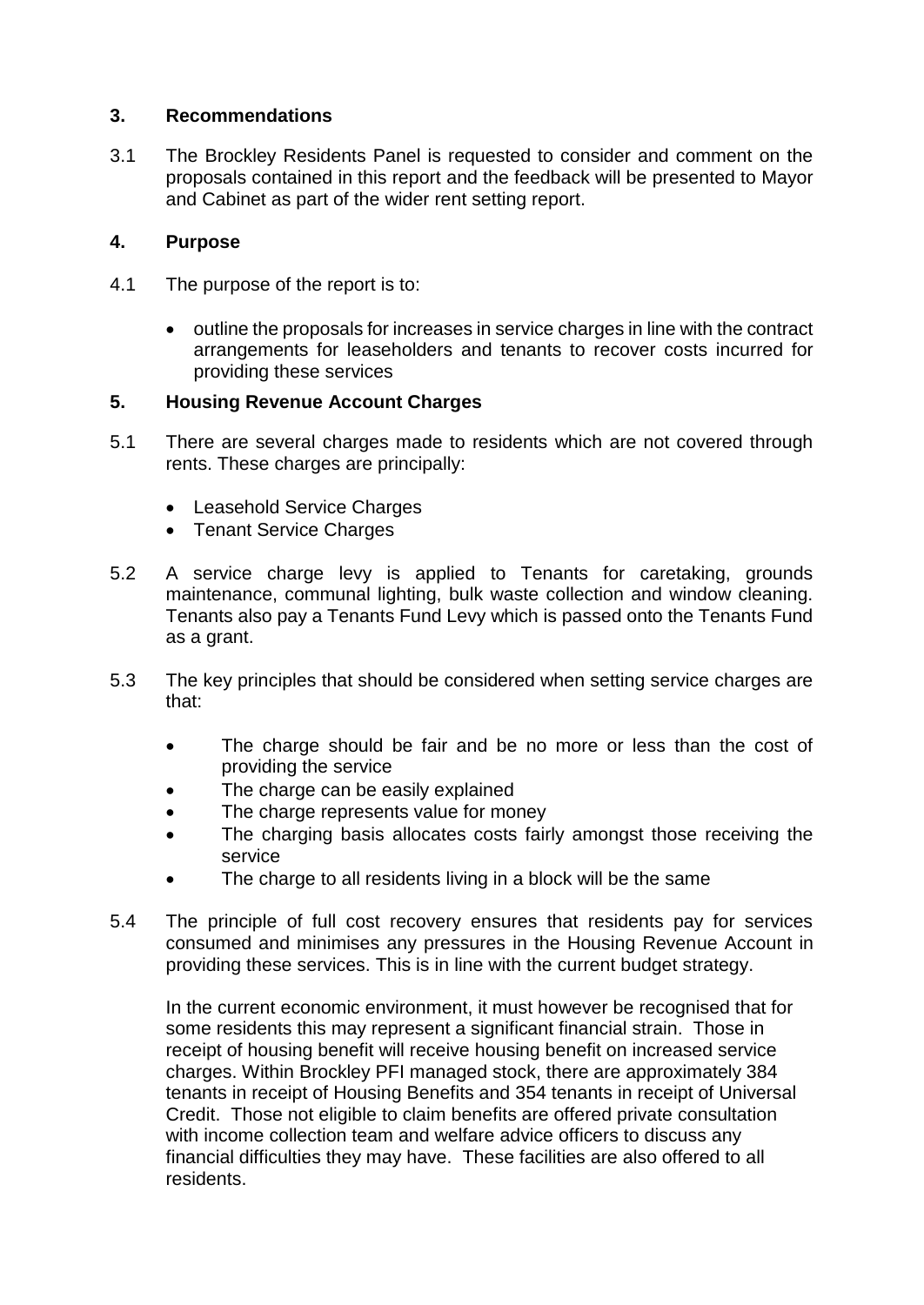## **6. Analysis of full cost recovery**

6.1 The following section provides analysis on the impact on individuals of increasing charges to the level required to ensure full cost recovery. The tables indicate the overall level of increases.

# **6.2 Leasehold service charges**

The basis of the leasehold management charge has been reviewed and externally audited this summer to reflect the actual cost of the service. The management charge now incorporates Resident Engagement and Customer Service charges which makes this combination £86.22 for street properties and £183.05 for blocks.

6.2.1 The following table sets out the current average weekly charge and the proposed increase for the current services provided by Regenter B3:

| <b>Service</b>                       | Leasehold<br>No. | Current<br>Weekly<br>Charge | Weekly<br>Increase | <b>New</b><br>Weekly<br>Amount | <b>Increase</b><br>$(5.9\%)$ |  |
|--------------------------------------|------------------|-----------------------------|--------------------|--------------------------------|------------------------------|--|
| <b>Caretaking</b>                    | 419              | £4.84                       | £0.29              | £5.13                          | 5.90%                        |  |
| <b>Grounds</b><br><b>Maintenance</b> | 425              | £2.16                       | £0.13              | £2.29                          | 5.90%                        |  |
| Communal<br>Lighting                 | 397              | £1.32                       | £0.08              | £1.40                          | 5.90%                        |  |
| <b>Bulk Waste</b>                    | 419              | £1.53                       | £0.09              | £1.62                          | 5.90%                        |  |
| <b>Window</b><br><b>Cleaning</b>     | 222              | £0.12                       | £0.01              | £0.13                          | 5.90%                        |  |
| <b>Resident</b><br>Involvement       | 568              | £0.24                       | £0.01              | £0.25                          | 5.90%                        |  |
| <b>Customer</b><br><b>Services</b>   | 568              | £0.39                       | £0.02              | £0.41                          | 5.90%                        |  |
| <b>General Repairs</b>               | 568              | £3.56                       | £0.21              | £3.77                          | 5.90%                        |  |
| <b>Technical</b><br><b>Repairs</b>   | 401              | £0.00                       | £0.00              | £0.00                          | 5.90%                        |  |
| <b>Entry Phone</b>                   | 140              | £0.05                       | £0.00              | £0.05                          | 5.90%                        |  |
| Lift                                 | 237              | £0.94                       | £0.05              | £0.99                          | 5.90%                        |  |
| <b>Management</b><br>Fee             | 568              | £3.05                       | £0.18              | £3.23                          | 5.90%                        |  |
| <b>Total</b>                         |                  | £18.20                      | £1.07              | £19.27                         | 5.90%                        |  |

## **6.3 Leasehold service charges**

\* One leasehold property is also required to pay a £10 ground rent charge per annum

6.3.1 Tenant service charges were separated out from rent (unpooled) in 2003/04 and have been increased by inflation since then. RB3 took over the provision of the caretaking and grounds maintenance services in 2007/08. Both tenants and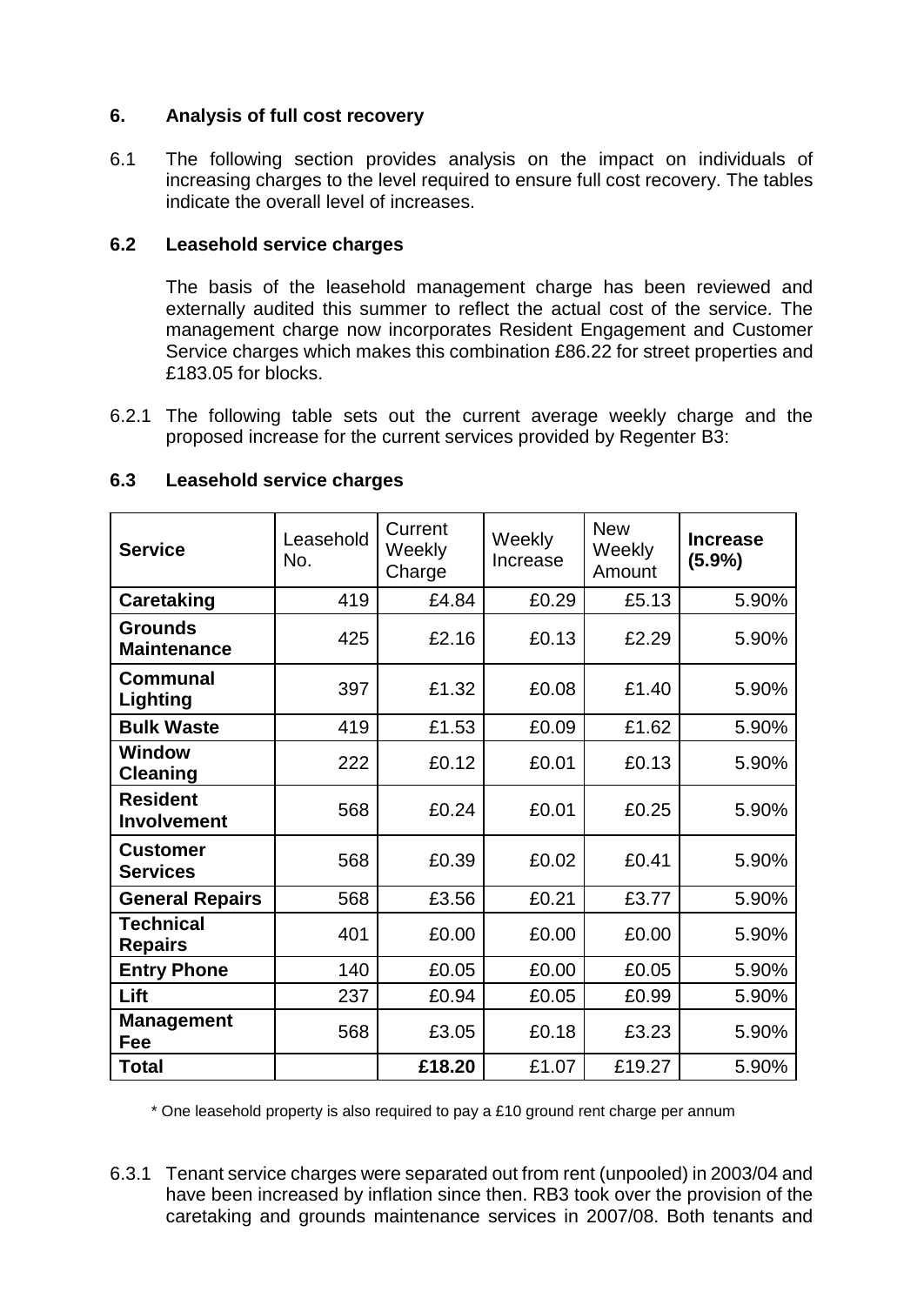leaseholders pay caretaking, grounds maintenance, communal lighting, bulk waste collection and window cleaning service charges.

- 6.3.2 In addition, tenants pay a contribution of £0.15pw to the Lewisham Tenants Fund. At present there are no plans to increase the Tenants Fund charges.
- 6.3.3 As outlined in this report, the principle to be applied to service charges is that full cost recovery should be maintained wherever possible. The service charge increase applied for 2022/23 will be set in November 2021 to be applied from 1st April 2022. Pinnacle review service charges on a regular basis to ensure they are appropriately set and will continue to do so.
- 6.3.4 The data in the table for tenants have been calculated to reflect the charge applied for inflation as allowed for within the contract at a rate of 5.9% (September 2021 RPI of 4.9% + 1.0%) Overall, charges are suggested to be increased by an average of 59pence per week which would move the current average weekly charge from £10.12 to £10.71.

| 6.3.5 The increases have also been applied to the tenant service charges and are |  |  |  |  |
|----------------------------------------------------------------------------------|--|--|--|--|
| shown in the table below                                                         |  |  |  |  |

| <b>Service</b>                       | <b>Current</b><br>Weekly<br>Charge | Weekly<br>Increase | <b>New</b><br>Weekly<br><b>Amount</b> | <b>Increase</b><br>(5.9%) |
|--------------------------------------|------------------------------------|--------------------|---------------------------------------|---------------------------|
| <b>Caretaking</b>                    | £4.84                              | £0.29              | £5.13                                 | 5.90%                     |
| <b>Grounds</b><br><b>Maintenance</b> | £2.16                              | £0.13              | £2.29                                 | 5.90%                     |
| Communal<br>Lighting                 | £1.32                              | £0.08              | £1.40                                 | 5.90%                     |
| <b>Bulk Waste</b>                    | £1.53                              | £0.09              | £1.62                                 | 5.90%                     |
| <b>Window</b><br>Cleaning            | £0.12                              | £0.01              | £0.13                                 | 5.90%                     |
| <b>Tenants fund</b>                  | £0.15                              | no increase        | 0.15                                  |                           |
| <b>Total</b>                         | £10.12                             | £0.59              | £10.71                                |                           |

6.3.6 The RB3 Resident Panel is asked for their views on these charges from April 2022 to March 2023. Results of the consultation will be presented to Mayor and Cabinet for approval in December 2021.

#### **7. Financial implications**

The main financial implications are set out in the body of the report.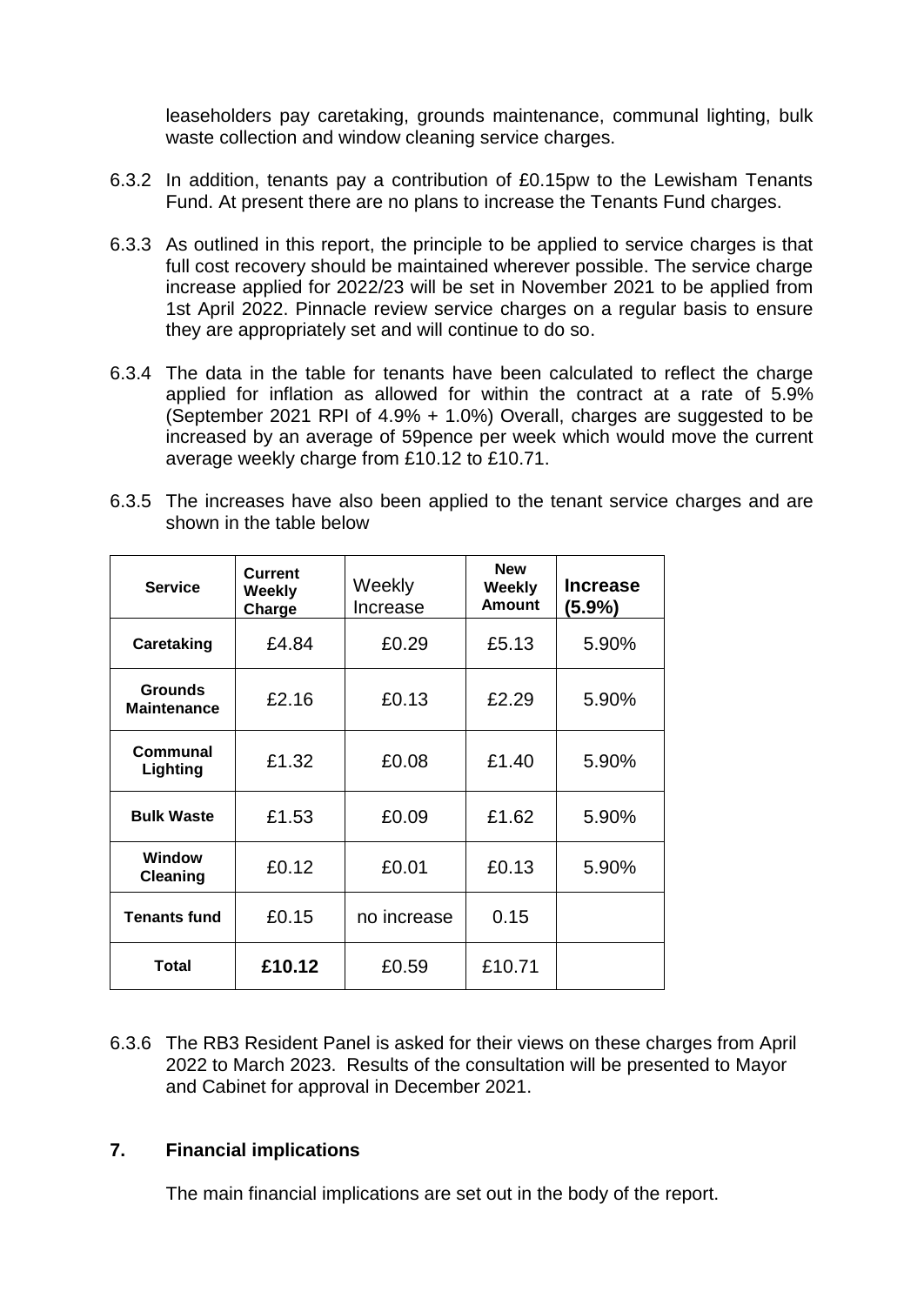## **8. Legal implications**

- 8.1. Section 24 of the Housing Act 1985 provides that a local housing authority may make such reasonable charges as they determine for the tenancy or occupation of their houses. The Authority must review rents from time to time and make such changes as circumstances require. Within this discretion there is no one lawful option and any reasonable option may be looked at. The consequences of each option must be explained fully so that Members understand the implications of their decisions.
- 8.2 Section 76 of the Local Government and Housing Act 1989 provides that local housing authorities are under a duty to prevent a debit balance in the HRA. Rents must therefore be set to avoid such a debit.
- 8.3 Section 103 of the Housing Act 1985 sets out the terms under which secure tenancies may be varied. This requires: -
	- the Council to serve a Notice of Variation at least 4 weeks before the effective date.
	- the provision of enough information to explain the variation.
	- an opportunity for the tenant to serve a Notice to Quit terminating their tenancy.
- 8.4 The timetable for the consideration of the 2022/23 rent levels provides an adequate period to ensure that legislative requirements are met.
- 8.5 Part III of Schedule 4 of the Local Government and Housing Act 1989 provides that where benefits or amenities arising out of the exercise of a Housing Authority's functions, are provided for persons housed by the authority, but are shared by the community as a whole, the authority shall make such contribution to their HRA from their other revenue accounts to properly reflect the community's share of the benefits or amenities.
- 8.6 Whereas an outcome of the rent setting process, there are to be significant changes in housing management practice or policy, further consultation may be required with the tenants affected in accordance with section 105 of the Housing Act 1985.

#### **9. Crime and disorder implications**

There are no specific crime and disorder implications in respect of this report paragraph.

#### **10. Equalities implications**

The general principle of ensuring that residents pay the same charge for the same service is promoting the principle that services are provided to residents in a fair and equal manner.

### **11. Environmental implications**

There are no specific environmental implications in respect of this report.